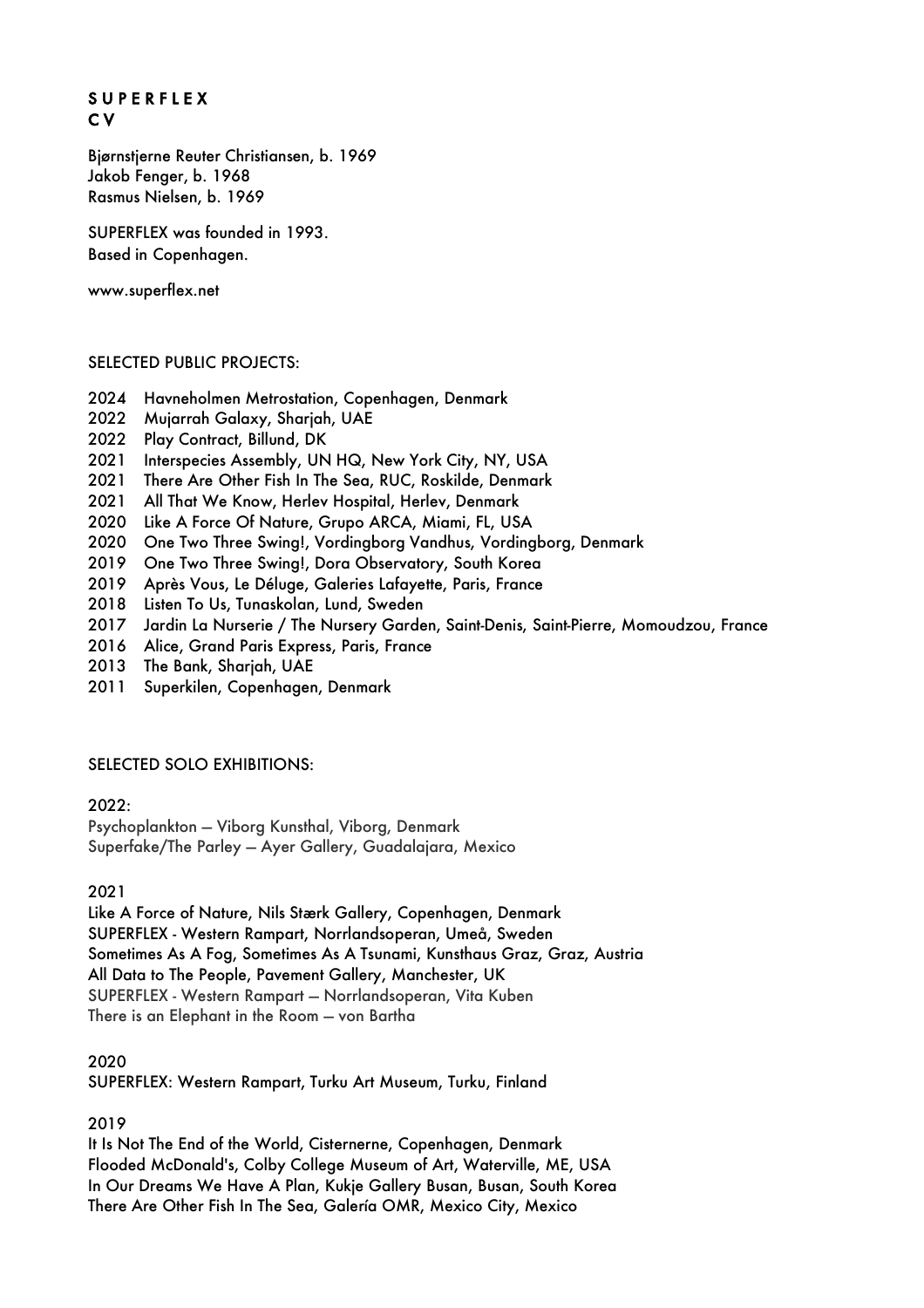## 2018

We Are All In The Same Boat, MOAD MDC, Miami, FL, USA The more you know, the better decisions you make, Centro de Creación Contemporánea de Andalusia, Córdoba, Spain Connect With Us, von Bartha, Basel, Switzerland One, Two, Three, Swing!, Copenhagen Contemporary, Copenhagen, Denmark Whatever Works, 1301PE, Los Angeles, CA, USA European Union Mayotte, CAM - Contemporary Art Museum St. Louis, St. Louis, MO, USA

## 2017

One, Two, Three, Swing!, Tate Modern, London, UK Euro, Hayward Gallery, London, UK C.R.E.A.M. - 5 year plan, Kunsthaus Graz, Graz, Austria Hospital Equipment, von Bartha, Basel, Switzerland Den Grønne Ø i Det Røde Hav, DIAS - Digital Interactive Art Space, Vallensbæk, Denmark Tate Exchange, Tate Modern, London, UK

## 2016

The Liquid State - one year project, 21st Century Museum of Contemporary Art, Kanazawa, Japan Superfake / The Parley, ASU - Arizona State University Art Museum, Tempe, AZ, USA The Corrupt Show and The Speculative Machine, MAC, Santiago, Chile Superfake / The Parley, Lunds Konsthall, Lund, Sweden The Corrupt Show, Las Naves, Valencia, Spain SUPERFLEX: Kwassa Kwassa, Project Gallery, Pérez Art Museum, Miami, FL, USA

## 2015

It's Permitted to Permit, Museum of Tomorrow, Rio de Janeiro, Brazil Euphoria Now, von Bartha, Basel, Switzerland You can't eat identity, Nils Stærk Gallery, Copenhagen, Denmark Modern Times Forever, FRAC Normandie Caen, Caen, France

2014

Rirkrit Tiravanija and SUPERFLEX, 1301PE, Los Angeles, CA, USA

2013

Working Title: A Retrospective Curated by XXXXXXXXX, Kunsthal Charlottenborg, Copenhagen, Denmark The Corrupt Show and the Speculative Machine, Fundación Jumex, Mexico City, Mexico SUPERFLEX: Mærsk - Operaen, Horsens Kunstmuseum, Horsens, Denmark SUPERFLEX, Jousse-Enterprise, Paris, France Flooded McDonald's, De Moines Art Center, Des Moines, IA, USA Modern Times Forever, Highline, New York City, NY, USA SUPERFLEX, Politikens Forhal, Copenhagen, Denmark SUPERFLEX: Flooded McDonald's, Lismore Castle Arts, Lismore, New South Wales, Australia

### 2012

SUPERFLEX + Simon Starling: Reprototypes, Triangulations and Road Tests, TBA21, Thyssen-Bornemisza Art Contemporary, Vienna, Austria Bent, Pressed, Compressed, Welded, and then Copied, Musée d'Art Moderne, St. Etienne, France Bankrupt Banks, Peter Blum Gallery, New York City, NY, USA Palestinian Eurovision, Nils Stærk Gallery, Copenhagen, Denmark Flooded McDonald's, The Cube Project Space, Taipei, Taiwan Modern Times Forever, 1301PE, Los Angeles, CA, USA

### 2011

Modern Times Forever, IHME Festival, Helsinki, Finland Flooded McDonald's, Museum Kunst der Westküste, Alkersum, Germany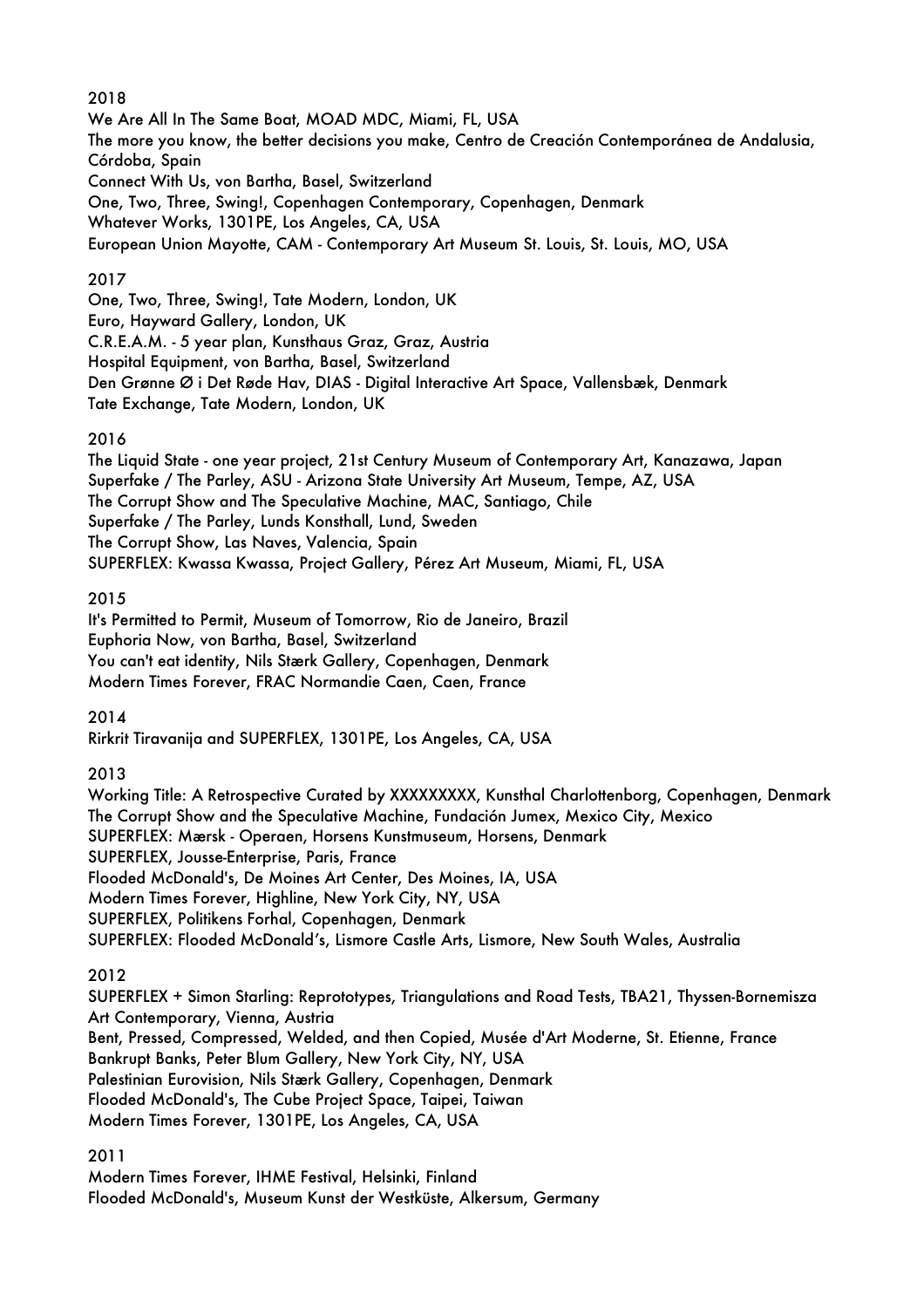Flooded McDonald's, PILOT Gallery, Istanbul, Turkey e.g. (in collaboration with Simon Starling), Universalmuseum Joanneum, Graz, Austria Modern Times Forever, Jousse-Enterprise, Paris, France Foreigners, please don't leave us alone with the danes!, Nils Stærk Gallery, Copenhagen, Denmark The Financial Crisis, Sprengel Museum, Hannover, Germany A Cockroach Tour of the Science Museum, Science Museum, London, UK

# 2010

Flooded McDonald's, Peter Blum Gallery, New York City, NY, USA Flooded McDonald's, Oriel Mostyn Gallery, Llandudno, Wales, UK In-between Minimalism / Free Sol Lewitt, Van AbbeMuseum, Eindhoven, The Netherlands Crimetime, Vitensfabrikken (Science Centre), Sandness, Norway 2000 Watts Society, Bgz Baugenossen schafft Zurrenden Architecht - public art, Zurich, Switzerland Flooded McDonald's, Hirshhorn Museum and Sculpture Garden - Smithsonian, Washington D.C., MD, USA SUPERFLEX: Hypnosis Group Session, Nils Stærk Gallery, Copenhagen, Denmark

# 2009

Flooded McDonald's, South London Gallery, London, UK Porcelain Pirates, Zeeuws Museum, Middelburg, The Netherlands Blackout (collaboration with Simon Starling), Brandts, Odense, Denmark Burning Car, Jousse-Entreprise, Paris, France SUPERFLEX, Fundação Nabuco, Recife, Brazil The Financial Crisis, Nils Stærk Gallery, Copenhagen, Denmark Today We Don't Use The Word Dollars, One Day Sculpture, Auckland, New Zealand

# 2008

Burning Car, De Vleeshal, Middelburg, The Netherlands If value, then copy, Artspace, Auckland, New Zealand

# 2007

Copy Shop, Knoxville Art Gallery, Knoxville, USA FREE BEER & Counter-game strategies, Galleria Vermelho, São Paulo, Brazil Copy Right, 1301PE, Los Angeles, CA, USA Free Beer, Van Abbemuseum, Eindhoven, The Netherlands Supercopy Factory, Galerie La Box, École Nationale Supérieure d'Art de Bourges, Bourges, France

# 2006

FREE BEER & Counter-game strategies, Jack Hanley Gallery, San Fransisco, CA, USA

2005

Supershow / I was paid to go there, Kunsthalle Basel, Basel, Switzerland

# 2004

SUPERFLEX (Superdanish), The Power Plant, Toronto, Canada

Free Shop, Gallery Side 2, Tokyo, Japan

Self-organize / Guaraná Power, REDCAT Gallery, Los Angeles, CA, USA Supercopy / Occasionally Free / Open Market, Schirn Kunsthalle, Frankfurt, Germany Social Pudding (collaboration with Rirkrit Tiravanija), 1301PE, Los Angeles, CA, USA

# 2003

Counter-strike / Self-organize, Museum of Contemporary Art Kiasma, Helsinki, Finland Social Pudding (collaboration with Rirkrit Tiravanija), GfZK Leipzig, Leipzig, Germany

# 2002

Supergas, Kunstruimte Wagemanns, Grooningen, The Netherlands SUPERFLEX tools + counter-strike, Rooseum, Malmö, Sweden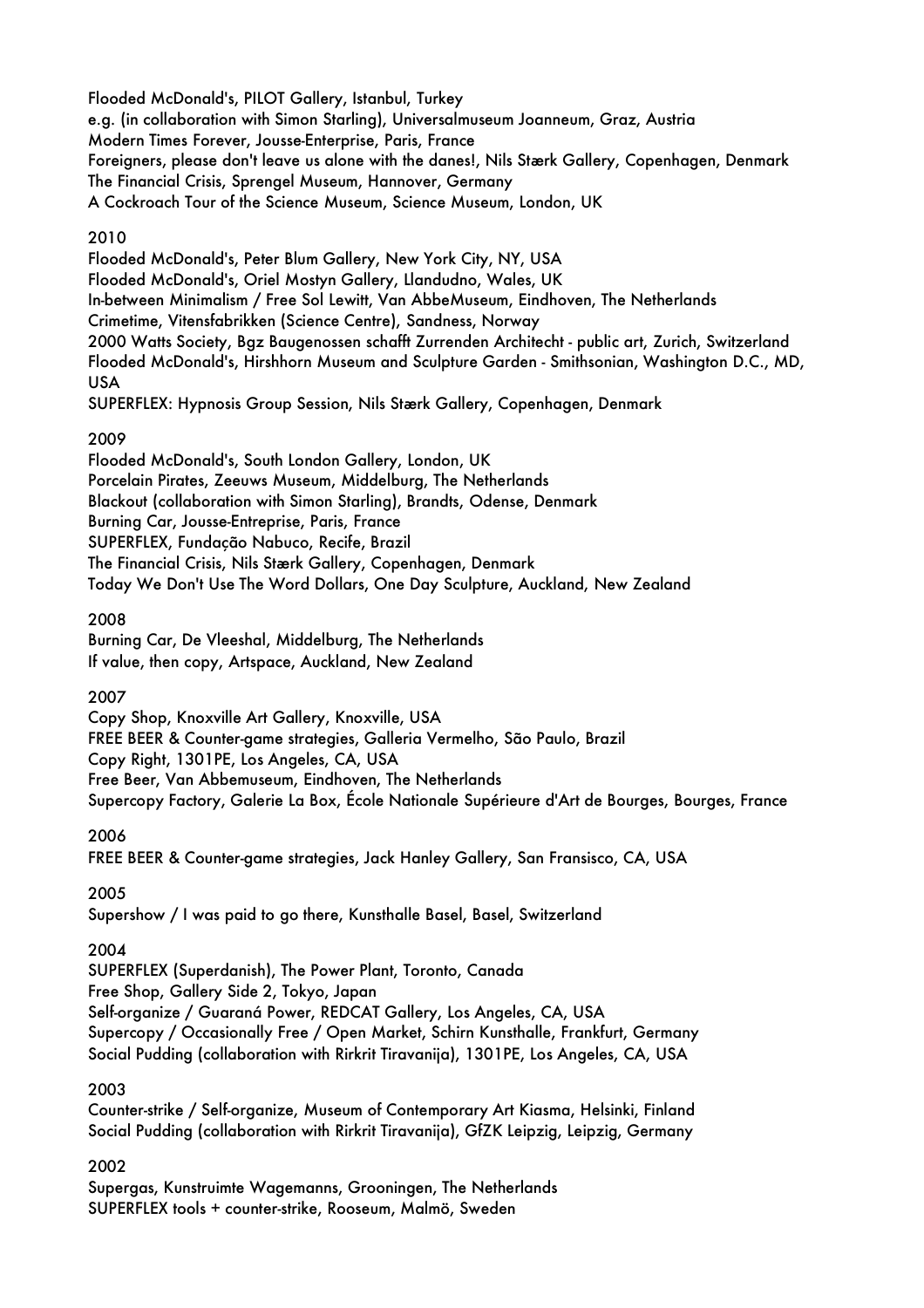## 2001

Supertool, Rooseum, Malmö, Sweden (1 year project) The kitchen magazine station (collaboration with Rirkrit Tiravanija), Kunstverein Wolfburg, Wolfburg, **Germany** 

### 2000

Superchannel / Coronation Court, Blue Coat Gallery, Liverpool, UK

#### 1999

Karlskrona2 / Utrecht2, CASCO Projects, Utrecht, The Netherlands SUPERFLEX Biogas in Africa, Artspace, Sydney, Australia TOOLS, Kunstverein Wolfburg, Wolfburg, Germany Superchannel, Artspace 1%, Copenhagen, Denmark Superchannel / Tenantspin, FACT - Foundation for Art and Creative Technology, Liverpool, UK

### 1998

SUPERFLEX Biogas in Africa, Accès Local, Paris, France Three public projects: www.karlskrona.org, Blekinge Museum, Karlskrona, Sweden

## 1997

SUPERFLEX Biogas in Africa, Atenum Art Museum, Helsinki, Finland

1996

Orange Ist Human, Service Gallery, Stockholm, Sweden

# SELECTED GROUP EXHIBITIONS

## 2022

Minimalism-Maximalism-Mechanissmmm Act 3–Act 4 — Art Sonje Center, Seoul, South Korea Marmor — Kunsten, Aalborg, Denmark The Power of Wonder — MUT - Museum unter Tage, Bochum, Germany Form Follows Energy — Lago Algo, Mexico City, Mexico LIVES: Life, Survival, Living — Jut Art Museum, Taipei, Taiwan

2021

Sharity - teilen, tauschen, verzichten, Kunst(Zeug)Haus, Rapperswil-Jona, Switzerland Aquaria, MAAT - Museum of Art, Architecture and Technology, Lisbon, Portugal Amable desarme del yo, Centro de Arte La Regenta, Las Palmas, Canary Islands, Spain Gravmonumenter, Aarhus Kunsthal, Aarhus, Denmark The American Way, Kunsten, Aalborg, Denmark Work it Out, Kunsten, Aalborg, Denmark It is not the End of the World, Kunsthalle Nairs, Scuol, Switzerland Hummings, KØS - Museet for kunst i det offentlige rum, Køge, Denmark Naturen taler: Natur og kommunikation, Sorø Kunstmuseum, Sorø, Denmark Institution Building, CIVA, Brussels, Belgium Where to Stand in the Wind, Fermynwoods Contemporary Art, East Carlton, UK

# 2020

Desert X AlUla, AlUla, Saudi Arabia Living in the Present Future, The National Museum in Szczecin, Szczecin, Poland Object Love, Museum Morsbroich, LevenKusen, Germany Le Cours des Choses, CAPC - musée d'art contemporain de Bordeaux, Bourdeaux, France Living the City, Berlin-Tempelhoft Airport, Berlin, Germany Alien Nation, Coral Gables Museum, Miami, FL, USA Floating Utopias, Lunds Konsthall, Lund, Sweden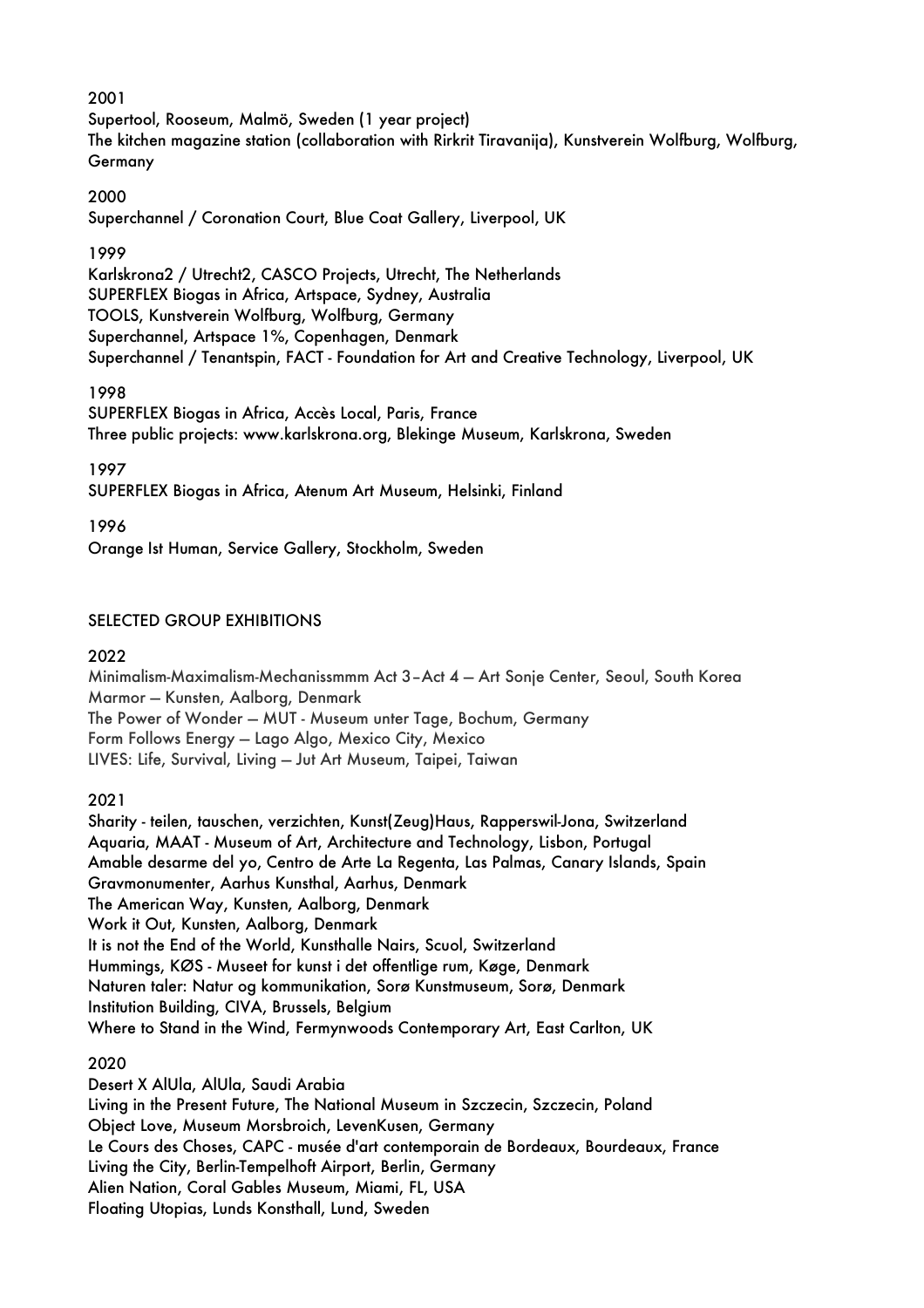Life During Wartime, University of South Florida Contemporary Art Museum (online) Als wir verschwanden. Vier Videoarbeiten, Bündner Kunstmuseum, Chur, Switzerland

## 2019

Desert X, Coachella Valley, CA, USA Vertiginous Data, MMCA, Seoul, South Korea Undefined Territories. Reflections on Postcolonialism, MACBA, Barcelona, Spain Concrete Contemporary, Museum Haus Konstruktiv, Zürich, Switzerland CPH:DOX, Copenhagen, Denmark This Must Be True, Khoj International Artists' Association, New Dehli, India Political Affairs. Language is not Innocent, Kunstverein in Hamburg, Hamburg, Germany Migration: Traces in an Art Collection, Tensta Konsthall, Spånga, Sweden Eldorado, lille3000, Lille, France Being Human, Wellcome Collection, London, UK Groups, Kunstverein Braunschweig, Braunschweig, Germany The Slipping Away, Gus Fisher Gallery, Auckland, New Zealand Unquiet Harmony: The Subject of Displacement, Sheldon Museum of Art, Lincoln, NE, USA Condo Shanghai: Space / Reflection, A+ Contemporary, Shanghai, China Eco-Visionaries, Matadero Madrid, Madrid, Spain CIRKUS, gl. Holtegaard, Holte, Denmark 7th Thessaloniki Biennale of Contemporary Art, Thessaloniki, Greece Art Strikes Back, Museum Jorn, Silkeborg, Denmark Living in the Present Future, Bornholms Kunstmuseum, Gudhjem, Denmark

## 2018

The Artist is Present, Yuz Museum, Shanghai, China Creators of European Digital Culture, The European Parliament, Brussels, Belgium Transit, KØS - Museet for kunst i det offentlige rum, Køge, Denmark The Playground Project - Outdoor, Bundeskunsthalle, Bonn, Germany Dismantling the Scaffold, Tai Kwun Contemporary, Hong Kong, China Debt, Qalandiya International, Khalil Sakakini Cultural Centre, Ramallah, Palestine Imagined Borders, 12th Gwangju Biennale, Gwangju, South Korea Eco-Visionaries, MAAT - Museum of Art, Architecture and Technology, Lisboa, Portugal Object Love, Museum De Domijnen, Sittard, The Netherlands 12th Gwangju Biennale, Gwangju, South Korea Anthropocenic: Art About the Natural World in the Human Era, Bates College Museum of Art, Lewiston, ME, USA Art / Action: Artists' Film, Modern Art Oxford, Oxford, UK Big Art, Kunsthal Charlottenborg, Copenhagen, Denmark Constructing the World: Art and Economy 1919 - 1939 and 2008 - 2018, Kunsthalle Mannheim, Mannheim, Germany Creative Infidelities. On Landscape Architecture of Topotek1, GfZK Leipzig, Leipzig, Germany Furniture by Artists, David Risley Gallery, Copenhagen, Denmark I SEE YOU, SCAD Museum of Art, Savannah, GA, USA Kunsthalle for Music, Witte de With Center for Contemporary Art, Rotterdam, The Netherlands La Complainte du Progrès, MRAC - Musée regional d'art contemporain, Sérignan, France Labor and Materials, 21c Museum Hotels, Bentonville, AR, USA Modelos tradicionales, C3A - Centro de Creación Contemporánea de Andalucía, Córdoba, Spain Møenlight Sonata, Kunsthal 44 Møen, Møn, Denmark Nordic Impressions, The Phillips Collection, Washington, D.C., USA Northern Exposure: Contemporary Nordic Arts Revealed, Nordic Museum, Seattle, WA, USA République Géniale, Kunstmuseum Bern, Bern, Switzerland Rising Waters, Brussels Urban Landscape Biennial, Brussels, Belgium Tale of an Ocean, La Mar de Músicas, Cartagena, Spain The Museum Imagined, Centro Pecci, Prato, Italy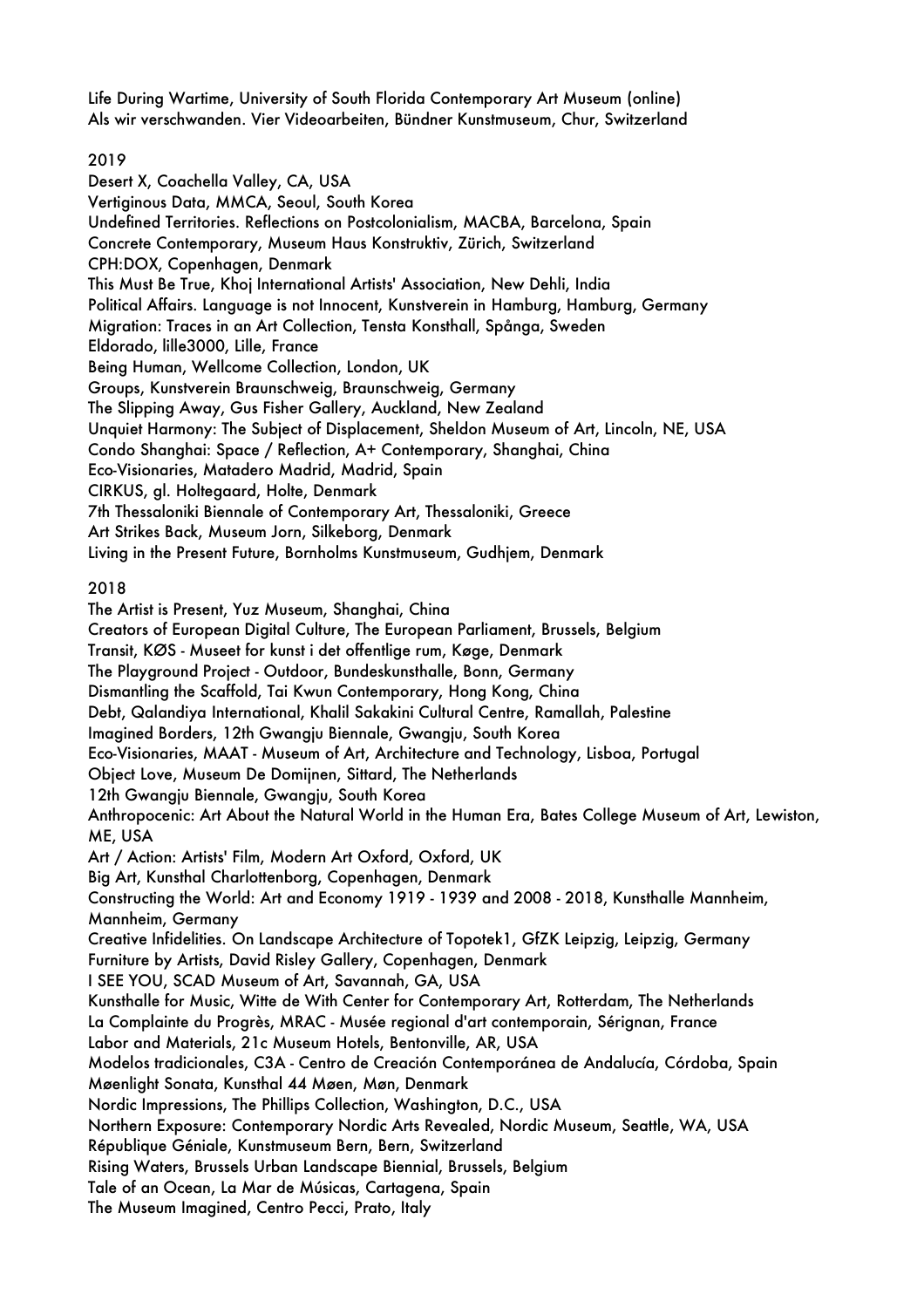There Will Come Soft Rains, Kunstverein Basis, Frankfurt, Germany The Value of Freedom, Belvedere 21, Vienna, Austria

### 2017

ARoS Triennial - The Garden, ARoS, Aarhus, Denmark Elevation1049 - Avalanches, Gstaad, Switzerland 13th Shariah Biennial Art Biennial, Shariah, UAE Infinite Blue, Brooklyn Museum, New York City, NY, USA Kapitalströmung, Kunsthalle Tübingen, Tübingen, Germany Dizziness: Navigating the Unknown, Kunsthaus Graz, Graz, Austria Show Me The Money, Museum of Contemporary Art, Roskilde, Denmark Eat Me: Mad i kunst og design, Trapholt, Kolding, Denmark Artprojects Metzingen, Metzingen, Germany 24/7. Connected, CentroCentro, Madrid, Spain BFI London Film Festival, London, UK Anklaget - Design i Retten, Trapholt, Kolding, Denmark Berlin Short Film Festival, Berlin, Germany Botanical Garden Cualicán, Cualicán, Mexico Apocalypse: End Without End, Das Naturhistorische Museum, Bern, Switzerland Car Service II, Enterprise Projects Athens, Athens, Greece Cool, Calm and Collected, ARoS, Aarhus, Denmark Dizziness: Navigating the Unknown, Centre for Contemporary Art Ujazdowski Castle, Warsaw, Poland and Kunsthaus Graz, Universalmuseum Joanneum, Graz, Austria Energi(ética), Monumento a los Héroes, Bogotá, Colombia Everyday Life - Signs of Awareness, 21st Museum of Contemporary Art, Kanazawa, Japan Group Therapy: Mental Distress in a Digital Age, The Big Anxiety, University of New South Wales, Sydney, Australia Hvad gør kunst på hospitaler?, KØS - Museum for kunst i det offentlige rum, Køge, Denmark Human Rights Art and Film Festival, Melbourne, Australia L'autre… De L'image à la Réalité, Maison Populaire, Montreuil, France Le travail à l'ouvre, FRAC Champagne-Ardenne, Reims, France Les Objets Domestiquent, FRAC Nord-Pas de Calais, Dunkerque, France CPH:DOX, Copenhagen, Denmark Staying Power, ASU - Arizona State University Art Museum, Tempe, AZ, USA Sunset Decor, Mariann Goodman Gallery, New York City, NY, USA Water Was Here Before, Corridor Project Space, Amsterdam, The Netherlands

### 2016

Nanjing International Art Festival, Nanjing, China Emscherkunst, Emscher, The Netherlands 6th Marrakech Biennial, Marrakech, Marocco 11th Shanghai Biennial, Shanghai, China APAP5, Anyang Public Art Project, Anyang, South Korea Betty and Edward Marcus Sculpture Park, Laguna Gloria, Contemporary Austin, Austin, TX, USA Cornucopia, Shepparton Art Museum, Shepparton, Australia Cycle Festival, Iceland Design and Violence, Trinity College, Science Gallery Dublin, Dublin, Ireland Fra Videokunst til Billedkunst, Nivaagaards Malerisamling, Nivaa, Denmark Human Rights in Film, Warsaw Watch Docs, Warsaw, Poland Money, Good and Evil, Staatliche Kunsthalle, Baden-Baden Museum, Baden-Baden, Germany Naturally Obscure, Passerelle Centre d'Art Contemporain, Brest, France No Man is an Island - The Satanic Verses, ARoS, Aarhus, Denmark On Repeat: The Disruptive Copy, Te Uru Waitakere Contemporary Gallery, Auckland, New Zealand Flagship Shelters, Roskilde Festival, Roskilde, Denmark Send in the Clowns, Nils Stærk Gallery, Copenhagen, Denmark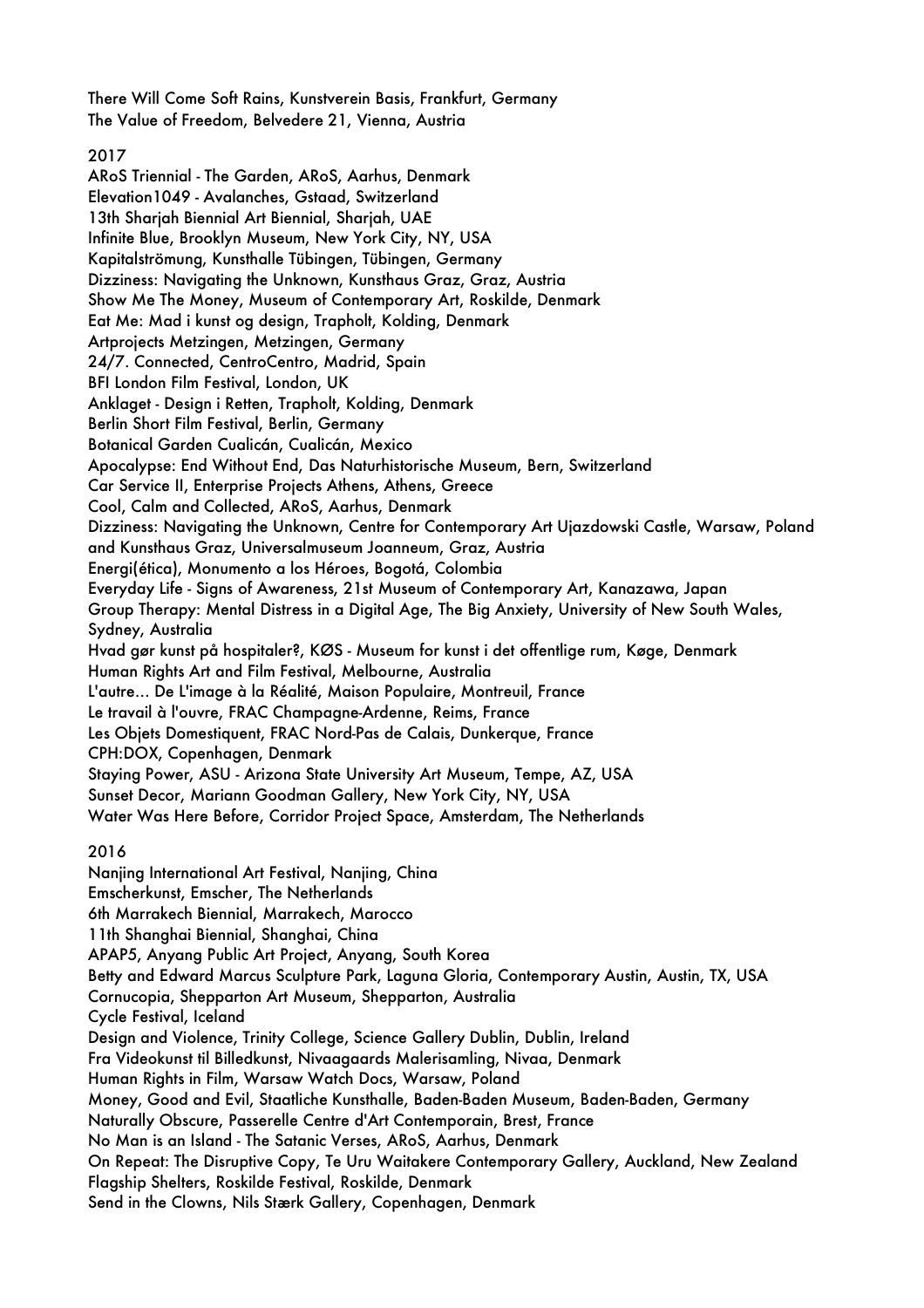Rotterdam International Film Festival, Rotterdam, Denmark

The New Human, Moderna Museet, Stockholm, Sweden

Trans-Pacific Transmissions: Video Art Across the Pacific, Art Gallery of Greater Victoria, Victoria, Canada We TransForm: Design between Dystopia and Utopia, Neues Museum, Nürnberg, Germany What Next: The Crash, 38CC, Delft, The Netherlands

2015

TOKYO - Sensing the Cultural Magma of the Metropolis, Museum of Contemporary Art, Tokyo, Japan Art Relay / Stafetteen, Gl. Strand, Copenhagen, Denmark Beaufort 2015: Beyond Borders, De Haan, Belgium 4th Dojima Biennale: Take Me To The River, Osaka, Japan The Way Things Go, Yerba Buena Center for the Arts, San Francisco, CA, USA 10th Baltic Contemporary Art Biennial, Szczecin, Poland Can You Hear Me? Music Labels by Visual Artists, Onomatopee project space, Eindhoven, The **Netherlands** Flowers for Poul, Galleri Bo Bjerregaard, Copenhagen, Denmark Group Therapy: Mental distress in a digital age, FACT - Foundation for Art and Creative Technology, Liverpool, UK Les ruses de l'intelligence, Parc Saint Léger - Centre d'art contemporain, Pougues-les-Eaux, France Lige ved næsten: socialengageret samtidskunst, Museet for Religiøs Kunst, Lemvig, Denmark Jakarta Biennale, Jakarta, Indonesia Remember Lidice, Exhibition Block GmbH, Berlin, Germany The Maldives Exodus Caravan Show, LAZNIA, Centre for Contemporary Art, Gdansk, Poland 2014 Testigo Del Siglo, Museo de Arte de Zapopan, Zapopan, Mexico In \_ We Trust - Art and Money, Columbus Museum of Art, Columbus, USA Grip friheten! Take Liberty!, Museum of Contemporary Art, Oslo, Norway Insert 2014, IGNCA - Indira Gandhi Natiocal Centre for the Arts, New Delhi, India 600 Mio. Freunde und Komplizen, Künstlerhaus Wien, Vienna, Austria Anatomy of Anxieties, Edouard Malingue Gallery, Hong Kong, China Art Basel Film Section, Art Basel, Basel, Switzerland Bloodflames Revisted, Paul Kasmin Gallery, New York City, NY, USA Carl Nielsen og Anne Marie Carl-Nielsens Legat, Den Frie, Copenhagen, Denmark Damage Control: Art and Destruction since 1950, MUDAM, Luxembourg, Luxembourg and Hirshhorn Museum / Smithsonian, Washington D.C., MD, USA Day After Debt, Eli and Edythe Broad Art Museum, East Lansing, MI, USA Disobedience Archive, SALT Beyoglu, Istanbul, Turkey Fields: patterns of social, scientific and technological transformations, RIXC - The Centre for New Media Culture, Riga, Latvia Don't Embarrass the Bureau, Lunds Konsthall, Lund, Sweden New Ways of Doing Nothing, Kunsthalle Wien, Vienna, Austria Over and Over the Rainbow, Israeli Center for Digital Art, Holon, Isreal Picture Ballot! Monolithic Water, Kunsthaus Zürich, Zurich, Switzerland Re/Production, 1301PE, Los Angeles, CA, USA Reines Wasser: The Most Valuable Resource in the World, Lentos Kunstmuseum, Linz, Austria Still Waters Run Deep, Sculpture Odense14, Odense, Denmark examples to follow! expeditions in aesthetics and sustainability, examples to follow!, Zollverein, Germany and Museo Metropolitano de Lima, Lima, Peru The Maldives Exodus Caravan Show, CCA Andratx, Andratx, Spain; Silent Barn, New York City, NY, USA and Te Tuhi Centre for the Arts, Auckland, New Zealand The Talking Cure, Oakville Galleries, Oakville, ON, USA The Working Life, Judith Wright Centre of Contemporary Arts, Brisbane, Australia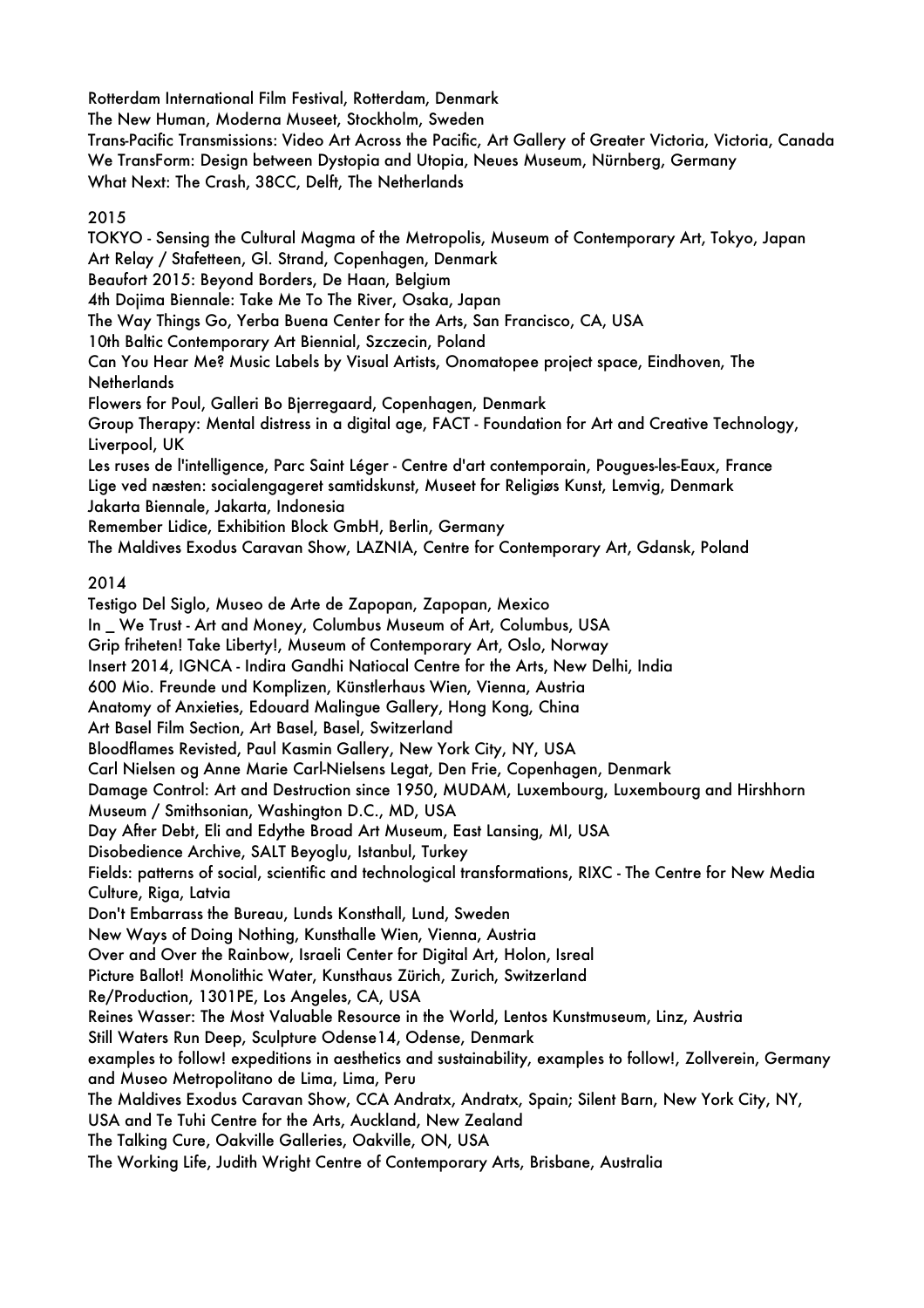2013 Without Reality There Is No Utopia, Yerba Buena Center for the Arts, San Fransisco, USA 9th Gwangju Biennale Folly Project, Gwangju, Korea Imagine Employment, MoMA PS1, New York City, USA The Spirit of Utopia, Whitechapel Art Gallery, London, UK Yes Naturally: How art saves the world, Gemeentemuseum Den Haag, The Hague, The Netherlands 11th Sharjah Art Biennial, Sharjah, UAE Turn off the Sun: Selections from la Colección Jumex, ASU Art Museum, Tempe, AZ, USA The Desire for Freedon: Art in Europa since 1945, Palazzo Reale, Milan Italy; Kumu Art Museum, Tallinn, Estonia and MOCAK - Muzeum Sztuki Wspólczenej, Krakow, Poland (Im)material Labour, Art Exchange, Colchester, Essex, UK (Un)natural Limits, Austrian Cultural Forum New York, New York City, NY, USA Bezine. The energies of your mind, La Triennale di Milano, Milan, Italy and Palazzo Re Enzo, Bologna, Italy Farmacias de Similares, Museo Jumex, Mexico City, Mexico It's a Political Economy, Stupid, Gallery 400, Chicago, IL, USA and Pori Art Museum, Pori, Finland In Deed: Certifications of Authenticity in Art, Contemporary Art Centre, Vilnius, Lithuania and Wetherspoon Art Museum, Greensboro, NC, USA Les Nouvelles Babylones, Parc Saint Léger - Centre d'art contemporain, Pougues-les-Eaux, France Nordic Outbreak, Scandinacia House, New York City, NY, USA People Have the Power, La Casa Encendida, Madrid, Spain near. closer, together, Sofia Contemporary, Sofia, Bulgaria The Unanswered Question - Iskele2, Neuer Berliner Kunstverein, Berlin, Germany Ways of working: the incidental object, Fondazione Merz, Turin, Italy Workplace, Mead Gallery, Warwick Arts Centre, Coventry, UK and Harris Museum and Art Gallery, Preston, UK examples to follow! expeditions in aesthetics and sustainability, Galeria Marta Traba, São Paulo, Brazil 2012 Print/Out, MoMA - Museum of Modern Art, New York City, NY, USA TRACK, S.M.A.C.K., Ghent, Belgium Creative Destruction, The Kitchen, New York City, USA 7th Liverpool Biennial, Liverpool, UK Primer Acto / First Act, Tamayo Museum, Mexico City Utopie Gesamtkunstwerk, Augarten Contemporary, Vienna, Austria Show Off, Malmö Konsthall, Sweden and The Point Centre for Contemporary Art, Cyprus 4 Films, Peter Blum Gallery, New York City, NY, USA Enacting populism in its mediæscape, Kadist Art Foundation, Paris, France Around Every Corner, Elastic Gallery, Malmö, Sweden Car Culture. The Car as a Sculpture, Lentos Kunstmuseum, Linz, Austria Cartographies of Hope: Change Narratives, DOX - Centre for Contemporary Art, Prague, Czech Republic Collaborations & Interventions, CCA Andratx, Andratx, Spain and Nymphius Projekte, Berlin, Germany Matter of Choices, CCA Andratx, Andratx, Spain How Much Fascism?, BAK - Basis voor Actuele Kunst, Utrecht, The Netherlands Roesler hotel #20: The Good and the Bad, Galeria Nara Roesler, São Paulo, Brazil The Desire for Freedon: Art in Europa since 1945, Deutsches Historisches Museum, Berlin, Germany Touch, Futura Centre for Contemporary Art, Prague, Czech Republic Underværker, KUNSTEN, Aalborg, Denmark Utopia Gesamtkunstwerk, 21er Haus, Vienna, Austria Independent People: Collaborations and Artist Initiatives, Reykjavik Arts Festival, Reykjavik, Iceland In Deed: Certifications of Authenticity in Art, The Drawing Center, New York City, NY, USA; SALT Beyoglu, Istanbul, Turkey; Mumbai Art Room, Mumbai, India; Nero HQ, Rome, Italy and John M. Flaxman Library Special Collections, The School of the Art Institute of Chicago, Chicago, IL, USA examples to follow! expeditions in aesthetics and sustainability, Iberia Art Centre for Contemporary Art, Beijing, China and Gallery Maskara, Mumbai, India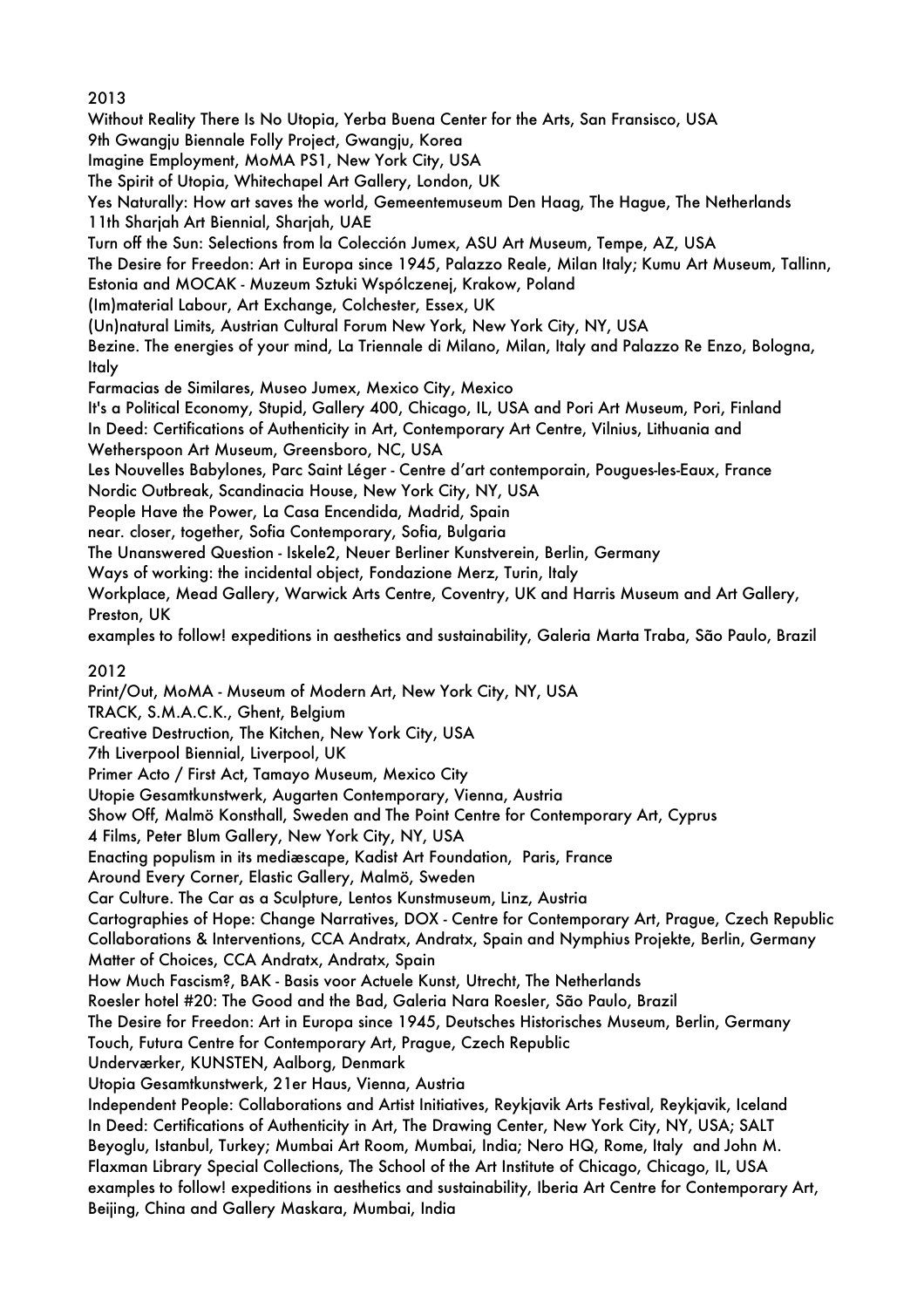2011

Daydream Believer!!, Tokyo Metropolitan Museum of Photography, Tokyo, Japan

3rd Singapore Biennale, Singapore, Singapore

Living as Form, Creative Time, New York City, NY, USA

Details, Bergen Kunsthall, Bergen, Norway

4th Gwangju Design Biennale, Gwangju, South Korea

6th Momentum Biennial, Moss, Norway

5th Jakarta International Video Festival, Jakarta, Indonesia

Absentee Landlord, Walker Art Center, Minneapolis, MN, USA

2112: Imagining the Future, RMIT Gallery, Melbourne, Australia

Car Fetish. I drive therefore I am, Museum Tinguely, Basel, Switzerland

In Deed: Certifications of Authenticity in Art, Kabinetten van de Vleeshal, Middelsburg, The Netherlands; LA Galleria di Piazza San Marco, Venice, Italy and Khoj International Artists' Association, New Dehli, India

Involuntary, fordPROJECT, New York City, NY, USA

It's the Political Economy, Stupid, Open Space, Vienna, Austria

Out of Storage, Marres - Centre for Contemporary Culture, Maastricht, The Netherlands

Regress/Progress: Laboratory of the Future, Centre for Contemporary Art Ujazdowski Castle, Warsaw, Poland

Without Reality There Is No Utopia, CAAC - Centro Andaluz Arte Contemporáneo, Sevilla, Spain Temporal Anomalies, 5x6x9, Berlin, Germany

Terms of Belonging, Overgaden - Institut for Samtidskunst, Copenhagen, Denmark

The Global Contemporary. Art World After 1969, ZKM - Centrum für Kunst und Medientechnologie, Karlsruhe, Germany

On the Metaphor of Growth, Kunstverein Hannover, Germany

Vermessung der Welt. Heterotopien und Wissensure in der Kunst, Kunsthaus Graz, Graz, Austria examples to follow! expeditions in aesthetics and sustainability, Zulturhalle Pfaffenhofen, Pfaffenhofen, Germany and Bauhaus Dessau Foundation, Dessau, Germany

2010

Ecologica, MAM, São Paulo, Brazil

8th Shanghai Biennial, Shanghai, China

10th Taipei Biennial, Taipei, Taiwan

Destøy Design: Contemporary art and design from the Collection of FRAC Nord-Pas de Calais, MUDAC - Musée de design et d'arts appliqués contemporains, Lausanne, France

The Graphic Unconscious, Philagrafika, Tyler School of Art, Philadelphia, PA, USA

PowerGames, Ludwig Museum, Budapest, Hungary

Fair Use: Information Piracy and Creative Commons in Art and Design, Glass Curtain Gallery, Columbia College, Chicago, IL, USA

Five easy pieces, Gallery Franco Noero, Turin, Italy

21st Century: Art in the First Decade, QAGOMA - Queensland Art Gallery of Modern Art, Brisbane, Australia

Broken Fall, Galleria Enrico Astuni, Bologna, Italy

La Manif d'Art 5, The Québec City Biennial, Quebec, Canada

Manufacturing Today, Kulturbunker Dora, Trondheim, Norway

Midsummer Festival, Cork, Ireland

One Room, One Work, 1301PE, Los Angeles, CA, USA

Project Europa: Imagining the (Im)possible, Samuel P. Harn Museum of Art, University of Florida,

Gainesville, FL, USA and Miriam and Ira D. Wallach Art Gallery, Columbia University, New York City, NY, USA

Résilience, Espace d'Art Contemporain La Tôlerie, Clemont Ferrand, France

Rethink Kakotopia, Tensta Konsthall, Spånga, Sweden

Starter, ARTER - space for art, Istanbul, Turkey

Survival Kit, Latvian Centre for Contemporary Art, Riga, Latvia

Traversing The Fantasy, pt.2, The Cube Project Space, Taipei, Taiwan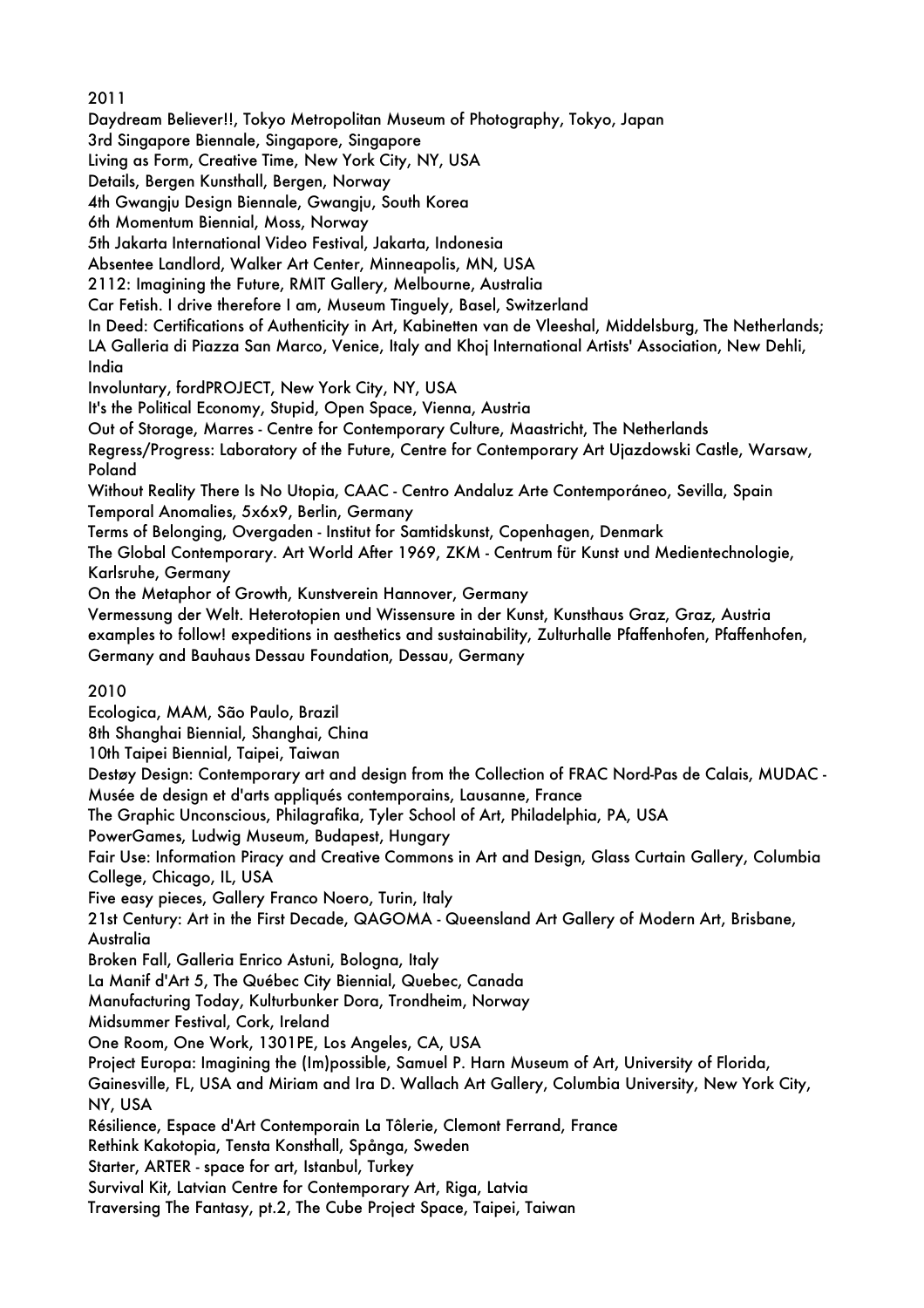Uncertain Spector, EMPAC - Experimental Media and Performing Arts Center, Troy, NY, USA examples to follow! expeditions in aesthetics and sustainability, Uferhallen, KunstAktien, Berlin, Germany and Westindischer Kunstverein e.V., Gartow, Germany

# 2009

The World is Yours, Louisiana Museum of Modern Art, Humlebæk, Denmark One day sculpture, Auckland, New Zealand Frieze Films / Channel 4, Frieze Art Fair, London, UK Assume Nothing: New Social Practice, The Art Gallery of Greater Victoria, British Columbia, Canada Conventions, MOCA - Museum of Contemporary Art North Miami, Miami, FL, USA 11th Swiss Sculpture Exhibition, Biel, Switzerland 2nd Athens Biennale, Athens, Greece Black Hole, CCA Andratx, Andratx, Spain and Nymphius Projekte Berlin, Berlin, Germany Green Platform: Art Ecology Sustainability, Fondazione Palazzo Strozzi, Florence, Italy RETHINK Contemporary Art and Climate Change, Kunsthal Nikolaj, Copenhagen, Denmark Schönes Wetter heute, n'est-ce pas, Henning?, Kunsthal 44 Møen, Møn, Denmark Who is betting on 47?, Nassauische Kunstverein Wiesbaden, Wiesbaden, Germany Winter Light, 1301PE, Los Angeles, CA, USA

# 2008

5th Berlin Biennial, Berlin, Germany Terms of Use, Centro Cultural Montehermoso, Vitoria, Spain 6th Taipei Biennial, Taipei, Taiwan Collections: Permanent / Provisoire2, MUba - Musee des Beaux Arts, Tourcoing, France Dynamo08, Haugesund, Norway Food for Thought, U-TURN, Møn, Denmark Glasgow International Festival of Visual Art, Glasgow, UK I Love Malmö Kumu Art Museum, Helsinki, Finland Magazine08: Positive Critical Imagination, Edinburgh Art Festival, Edinburgh, UK Manual CC. Instructions for Beginners and Advanced Players, Centre for Contemporary Art Ujazdowski Castle, Warsaw, Poland Nomad Academy Goes Public, Sharjah Art Museum, Sharjah, UAE Who killed the painting?, Neves Museum - Staatliches Museum für Kunst und Design, Nürnberg, Germany Working Men, Galerie Analix Forever, Geneva, Switzerland Prospect1, Prospect New Orleans, New Orleans, LA, USA

# 2007

Social Systems, Tate St. Ives, St. Ives, UK Cómo vivir juntos, MAC Museo de Arte Contemporáneo, Santiago, Chile 2nd Moscow Biennale of Contemporary Art, Moscow, Russia Modelle für Morgen, Europäische Kunsthalle Köln, Cologne, Germany 27a Bienal de São Paulo: Cómo vivir juntos, MAC - Museo de Arte Contemporáneo, Santiago, Chile Achtung! Kunst!, Det Nationale Fotomuseum, Det Kgl. Bibliotek, Copenhagen, Denmark Existencias, MUSAC - Museo de Arte Contemporáneo de Castilla y León, León, Spain Wouldn't it be nice… Wishful thinking in art and design, Centre d'Art Contemporain, Geneva, Switzerland; The Somerset House, London, UK and Museum für Gestaltung, Zurich, Switzerland

# 2006

Radical Software, CCA Wattis Institute for Contemporary Arts, San Fransisco, USA and Den Frie, Copenhagen, Denmark SID NED!, Nørrebro, Copenhagen, Denmark Group Therapy, MUSEION - Museo d'Arte Moderna e Contemporanea, Bolzano, Italy 27th São Paulo Biennial, São Paulo, Brazil Shiftscale - Sculpture at the Extended Field, Kumu Art Museum, Tallinn, Estonia 6th Gwangju Biennale, Gwangju, South Korea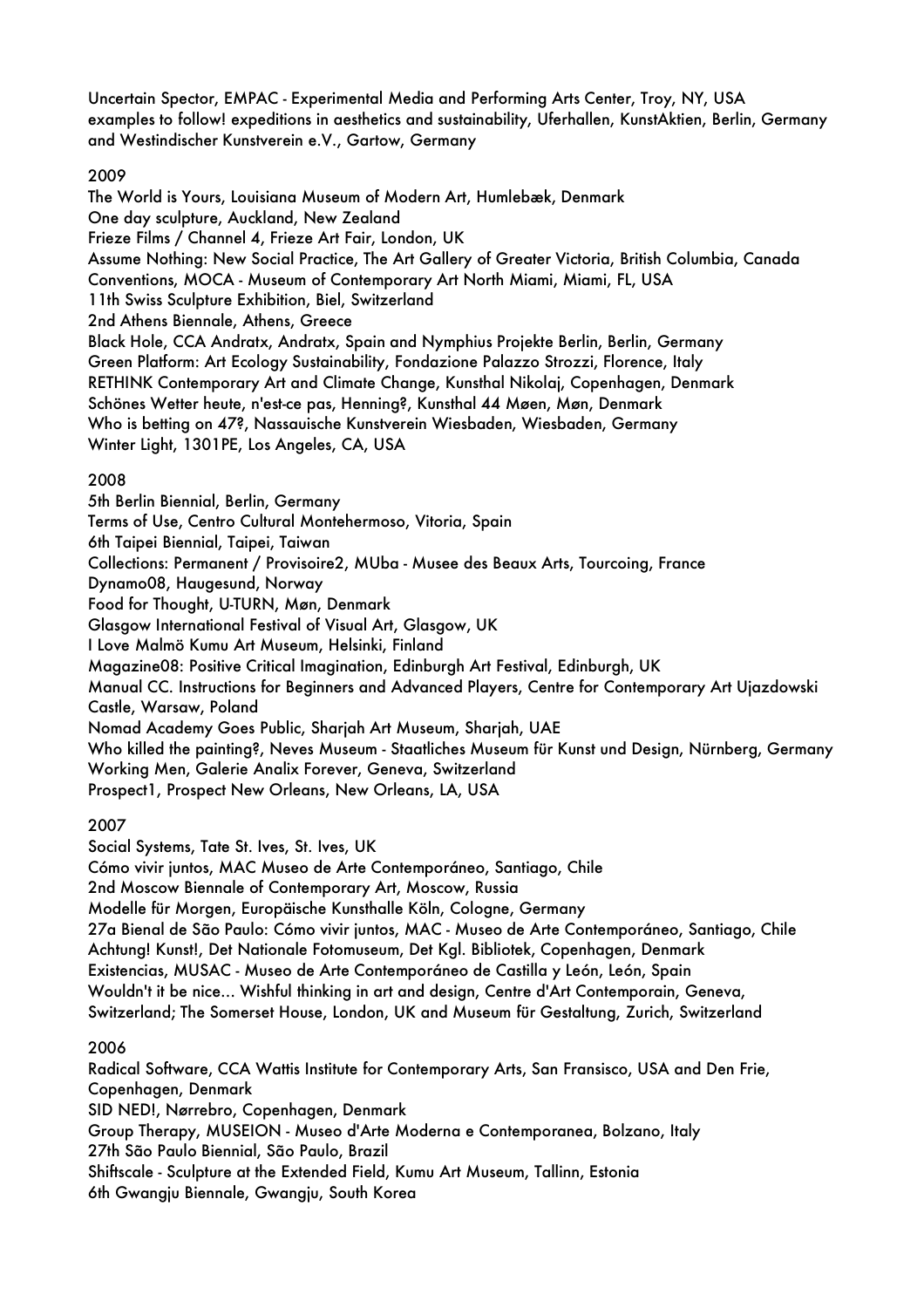Art Link, Göteborgs Konsthall, Gothenburg, Sweden EVA Internation Biennial, Limerick, Ireland Exportable Good: Danish Art Now, Krinzinger Projekte, Vienna, Austria Global Groove, The Art Gallery of Knoxville, Knoxville, TN, USA Glocalization, The Berezdivin Collection, Santurce, Puerto Rico Regarding Denmark, Ileana Tounta Contemporary Art Centre, Athens, Greece The show will be open when the show will be closed, Kadist Art Foundation, Paris, France PLUS 700%: FREE SHOP, KBH Kunsthal, Copenhagen, Denmark

## 2005

9th International Istanbul Biennial, Istanbul, Turkey

D.Day, Centre Pompidou, Paris, France

Populism, Contemporary Art Centre, Vilnius, Lithuania; National Museum of Art, Architecture and Design, Oslo, Norway; Stedelijk Museum, Amsterdam, The Netherlands and Frankfurter Kunstverein, Frankfurt, **Germany** 

Emergencias, MUSAC - Museo de Arte Contemporáneo de Castilla y León, Léon, Spain

Collective Creativity, Kunsthalle Fridricianum, Kasel, Germany

Shrinking Cities, GfZK Leipzig, Leipzig, Germany,

Crosstown Traffic: Cutting edge video art from FACT, Apeejay Media Gallery, New Delhi, India

ErsatzStadt, Volksbühne am Rosa-Luxemburg-Platz, Berlin, Germany

Zero Interest!, Galleria Civica d'Arte Contemporarea of Trento, Trento, Italy

Utopia Station, World Social Forum, Porto Alegre, Brazil

## 2004

Utopia Station II, Haus Der Kunst, Munich, Germany

Socle du Monde 2, Herning Kunstmuseum, Herning, Denmark

Controlled Democracy, White Space Gallery, London, UK

Minority Report: Challenging Intolerance in Contemporary Denmark, Århus Kunstbygning, Aarhus, Denmark

Monument - Samtidskunst i byrummet, Copenhagen, Denmark

# 2003

Happiness: a survival guide for art and life, Mori Art Museum, Tokyo, Japan Utopia Station, 50th Venice Biennale, Venice, Italy Nobody is an Island, GAK - Gesellschaft für Aktuelle Kunst, Bremen, Germany Arcadia: the other life of video games, Govett-Brewster Art Gallery, New Plymouth, New Zealand Global Priority, Herter Art Gallery - University of Massachusetts, Amherst, MA, USA

# 2002

BIG, Torino Biennial, Turin, Italy

Everything can be different, ICI traveling exhibition, USA

Open\_Source\_Art\_Hack, New Museum, New York City, NY, USA

The Global Complex, Grazer Kunstverein, Graz, Austria and O.K. Centrum für Gegenwartskunst, Linz, Austria

Ecovention, CAC, Cincinnati, OH, USA

Vollsmose public sculpture project, Odense, Denmark

4th Gwangju Biennale, Gwangju, South Korea

We are all sinners, Museo Tamayo, Mexico City, Mexico and MARCO - Museo de Arte Contemporáneo de Monterrey, Monterrey, Mexico

# 2001

2nd Berlin Biennial, Berlin, Germany Pyramids of Mars 2, Barbican Centre, London, UK 4FREE, BüroFriedrich, Berlin, Germany 5th Sharjah Biennial, Sharjah, UAE Everything can be different, ICI - Independent Curators, traveling exhibition, USA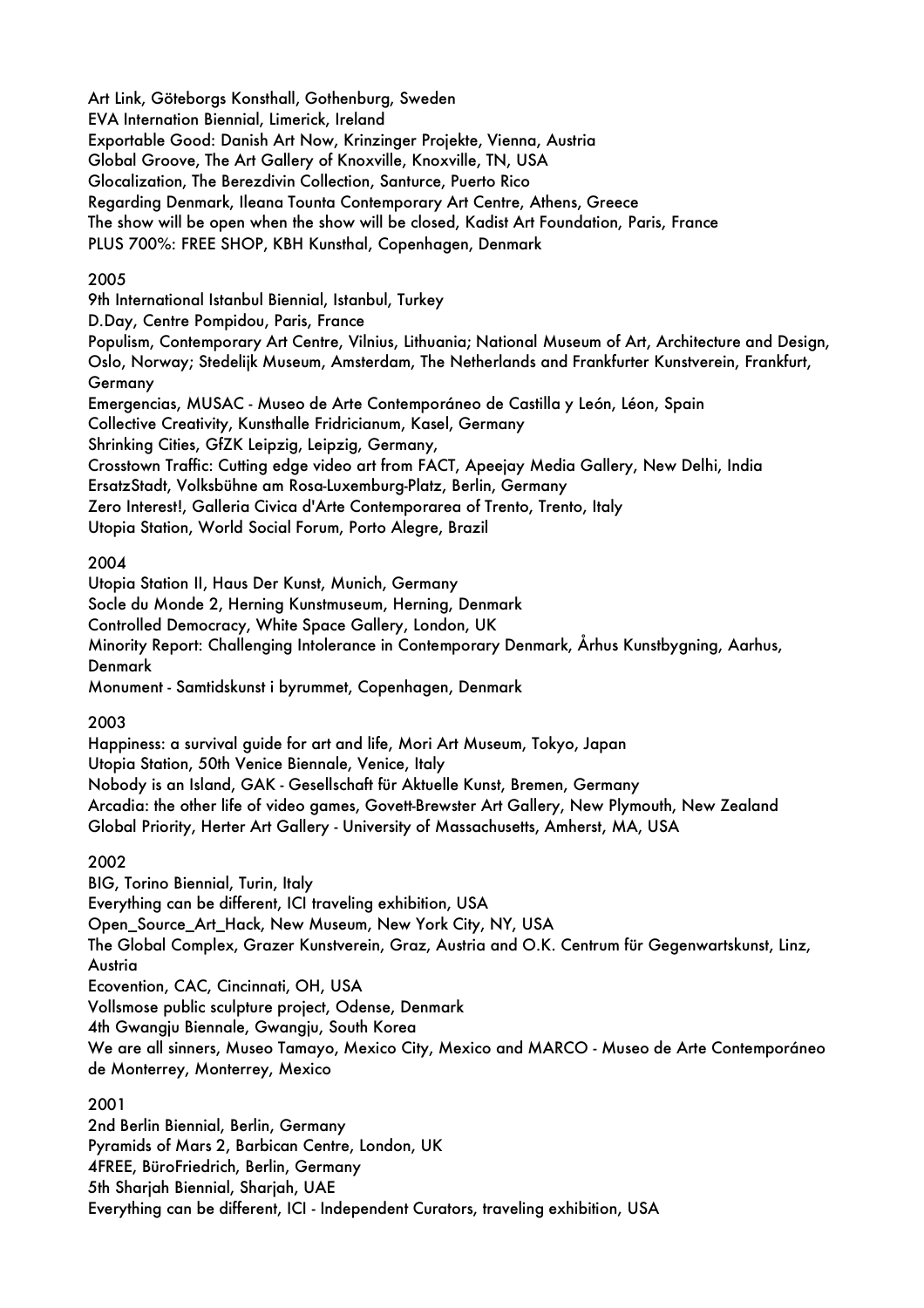The Gift, Palazzo della Papesse, Siena, Italy and Centro Culturale Candiani, Mestre, Italy Art and Digital Media, Transmediale.01, Berliner Kulturveranstaltung, Berlin, Germany Utopia Now!, CCAC Watts Institute for Contemporary Arts, San Fransisco, CA, USA Visionsindustri, Vestsjællands Kunstmuseum, Sorø, Denmark

#### 2000

Democracy, RCA - Royal College of Art, London, UK Plan B, DeAppel, Amsterdam, The Netherlands Unhomely Home, Kunstverein Wolfsburg, Germany 1st Echigo-Tsumari Art Triennial, Nigata, Japan NORTH Contemporary Art from Northern Europe, Kunsthalle Wien, Vienna, Austria What If. Art on the verge of architecture and design, Moderna Museet, Stockholm, Sweden More works about building & food (collaboration with Rirkrit Tiravanija and Tobias Rehberger), Fundição de Oeiras, Oeiras, Portugal

#### 1999

Cities on the move, Museum of Contemporary Art Kiasma, Helsinki, Finland and Louisiana Museum of Modern Art, Humlebæk, Denmark H99, Helsingør Værft, Helsingør, Denmark New Life, Sogetsu Art Museum, Hillside Gallery, Tokyo, Japan

#### 1998

Something is Rotten in the State of Denmark, Kunsthalle Fridericianum, Kassel, Germany Copenhagen Video, New Museum of Contemporary Art, New York City, USA Bicycle Thieves, Monk Parakeet, Chicago, IL, USA Never Been in a Riot, Transmission Gallery, Glasgow, UK Transatlántico. Diseminación, Cruce y Desterritorialización, CAAM - Centro Atlántico de Arte Moderno, Las Palmas, Mallorca, Spain

#### 1997

New Art from Denmark and Scandia, Louisiana Museum of Modern Art, Humlebæk, Denmark Cruising, Kunstforeningen, Copenhagen, Denmark Politisk Kunst, Kørners Kontor, Copenhagen, Denmark

### 1996

9 Dimensional Theory, Nikolaj Kunsthal, Copenhagen, Denmark ArtGenda96, Øksnehallen, Copenhagen, Denmark Cocktail Party, SAGA Basement, Copenhagen, Denmark Proms III, Brandts, Odense, Denmark

#### 1995

2D, Nikolaj Kunsthal, Copenhagen, Denmark Container95, Brandts, Odense, Denmark Kunst på spritten, De Danske Spritfabrikker, Roskilde, Denmark Maleri efter Maleri, Kastrupgårdsamlingen, Copenhagen, Denmark RAM, Portalen - Køge Bugt Kulturhus, Køge, Denmark Skulpturpark Billund, Billund, Denmark

#### 1994

Åbningsudstilling, SAGA Basement, Copenhagen, Denmark Årsudstillingen, Det Kongelige Danske Kunstakademi, Copenhagen, Denmark

### 1993

Forårsudstillingen, Kunsthal Charlottenborg, Copenhagen, Denmark Openingshow, Galleri Nicolai Wallner, Copenhagen, Denmark